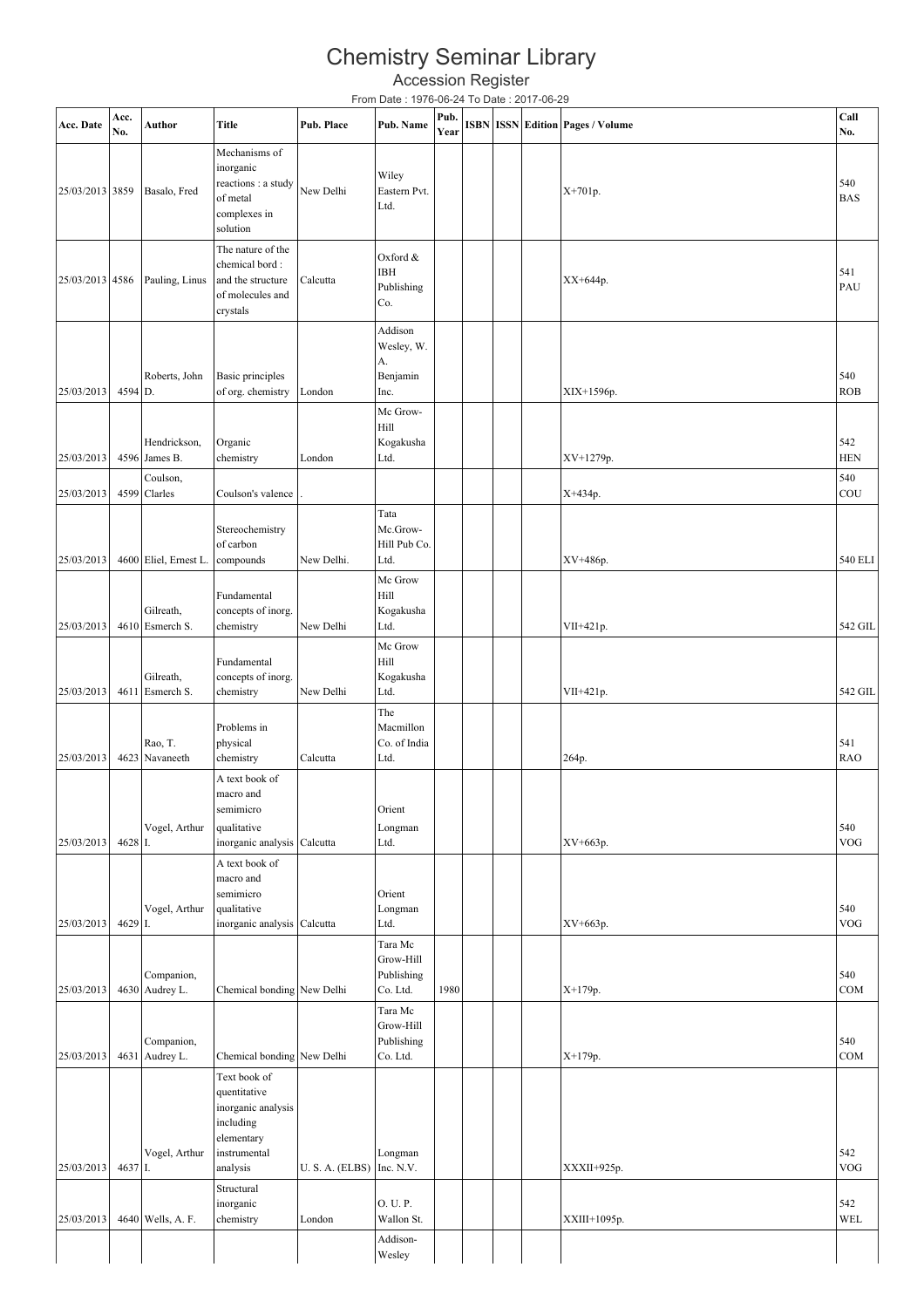|                         |         | 4641 Cram, Jane M           | The essence of                                                                   | <b>U.S.A.</b>  | Publishing<br>Co.                                  |      |  |             | 543               |
|-------------------------|---------|-----------------------------|----------------------------------------------------------------------------------|----------------|----------------------------------------------------|------|--|-------------|-------------------|
| 25/03/2013              |         |                             | organic chemistry                                                                |                | McGraw-                                            |      |  | XV+527p.    | <b>CRA</b>        |
| 25/03/2013              |         | Shreve, R.<br>4645 Norris   | Chemical process<br>industing                                                    | New Delhi      | Hill Book<br>Co.                                   |      |  | XIII+814p.  | 540<br><b>SHR</b> |
| 25/03/2013              | 4646 O  |                             | House, Herbert   Modern synthetic<br>raections                                   | London         | The<br>Benjamin /<br>Cummings<br>Publishing<br>Co. |      |  | 856p.       | 540<br>HOU        |
| 25/03/2013              |         | 4877 Fried, Voltech         | Physical<br>chemistry                                                            | New York       | MacMillan<br>Publishing<br>Co,.                    | 1977 |  | IX+983p.    | 540 FRI           |
| 25/03/2013              |         | 4886 Chanda, Manas          | Atomic structure<br>and chemical<br>bond: including<br>molecular<br>spectoscropy |                | <b>TMH</b><br>Publishing<br>Co. Inc.               |      |  | XIV+416p.   | 540<br><b>CHA</b> |
|                         |         |                             | Co-ordination<br>chemistry: the<br>chemis by of                                  |                | India Book<br>House Pvt.                           |      |  |             |                   |
| 25/03/2013              |         | 4891 Basolo, Fred           | tretal complexes                                                                 | Bombay         | Ltd.<br>Butterworth                                | 1979 |  | $XII+180p.$ | 540BAS            |
| 25/03/2013              |         | 4894 Block, H.              | Modern physical<br>chemistry                                                     | London         | & Co.<br>(Publishers)<br>Ltd.                      | 1979 |  | 311p.       | 540<br><b>BLO</b> |
| 25/03/2013              |         | 4895 Joule, J. A.           | Heterocyclic<br>chemistry                                                        | London         | Van<br>Notrand<br>Reinhold<br>Co. Ltd.             | 1979 |  | VIII+378p.  | 540<br><b>JOU</b> |
|                         |         | Vogel, Arthur               | Text book of<br>practical organic<br>chemistry<br>including<br>(qualitative      |                | Longman                                            |      |  |             | 540               |
| 25/03/2013              | 4896 I. |                             | organalysis)                                                                     | London         | Group Ltd.                                         | 1973 |  | XXXV+1368p. | <b>VOG</b>        |
| 25/03/2013              |         | 4901 Shukla, S. D.          | A text book of<br>chemical<br>jechnology<br>(organic)                            | New Delhi      | Vikas<br>Publishing<br>House Pvt.<br>Ltd.          | 1979 |  | VII+488p.   | 540<br><b>SHU</b> |
| 25/03/2013 4909 Rohtagi |         |                             | Fundamentals of<br>photochemistry                                                | New Delhi      | Willey<br>Eastern Ltd. 1978                        |      |  | XIV+347p.   | 540<br><b>ROH</b> |
| 25/03/2013              |         | Barrow,<br>4910 Gordon M.   | Physical<br>chemistry                                                            | New Delhi      | McGraw<br>Hill<br>Kogakusha<br>Ltd.                |      |  | XV+832p.    | 540<br><b>BAR</b> |
| 25/03/2013              | 4913 H. | Petrncei, Ralph             | General chemistry<br>: principles and<br>modern<br>applications                  | New York       | Macmillan<br>Publishing<br>Co. Inc.                | 1977 |  | XX+790p.    | 540<br>PET        |
| 25/03/2013              |         | Durant, Philip<br>4963 John | Introduction to<br>advance inorganic<br>chemistry                                |                | <b>ELBS</b>                                        | 1977 |  | XIV+1250p.  | 540<br><b>DUR</b> |
| 25/03/2013              |         | 4964 Joule, J. A.           | Heterocyclic<br>chemistry                                                        |                | <b>ELBS</b>                                        | 1979 |  | VIII+378p.  | 540<br>JOU        |
| 25/03/2013              |         | 5032 Finar, I. L.           | Org. chemistry                                                                   | United Kingdom | E. L. B. S.<br>& Longman<br>Group Ltd.             |      |  | XIV+965p.   | 547 FIN           |
|                         |         |                             | A new concise<br>inorganic                                                       |                | E. L. B. S. +<br>Van<br>nortrand &                 |      |  |             | 546               |
| 25/03/2013              |         | 5075 Lee, J.D.              | chemistry                                                                        |                | Co.<br>E. L. B. S. +                               |      |  | XXI+505p.   | LEE               |
| 25/03/2013              |         | 5077 Kettle, S. F. A.       | Coordination<br>compound                                                         |                | Thomas<br>nelson and<br>Sons Ltd.                  |      |  | VII+220p.   | 540<br><b>KET</b> |
| 25/03/2013              |         | 5080 Day, M. clyde          | Theoretical<br>inorg.chemistry                                                   | New Delhi      | Affiliated<br>East-West<br>Press Pvt.<br>Ltd.      |      |  | XVIII+990p. | 546<br><b>DAY</b> |
|                         |         | Dryclen,                    | Outlines of<br>chemical                                                          |                | Affiliated<br>East-West<br>Press Pvt.              |      |  |             | 661               |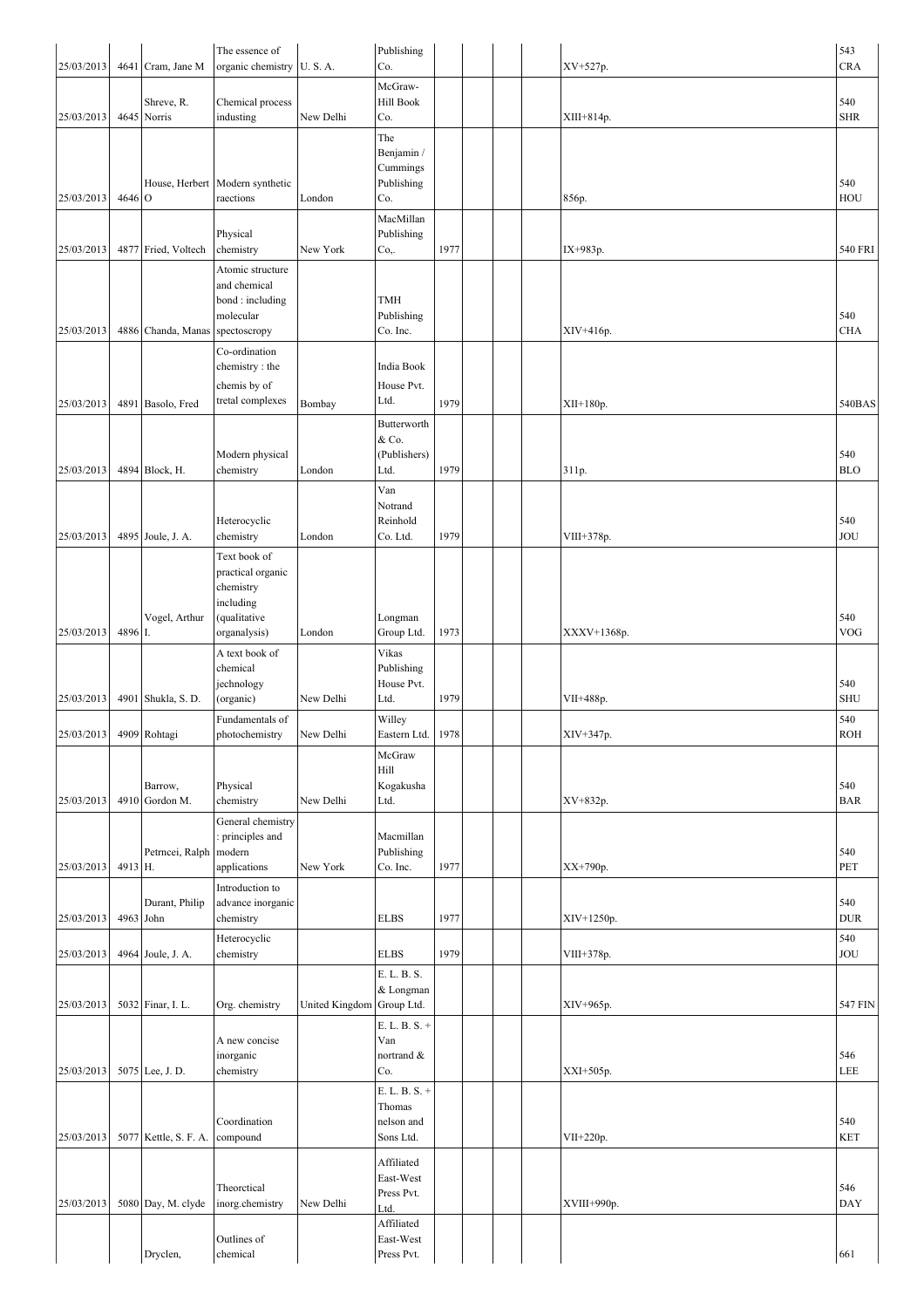| 25/03/2013 |         | 5085 Charles E.           | technology                              | New Delhi | Ltd.                  |  |  | XV+640p.      | <b>DRY</b>           |
|------------|---------|---------------------------|-----------------------------------------|-----------|-----------------------|--|--|---------------|----------------------|
|            |         |                           |                                         |           | Prentice              |  |  |               |                      |
|            |         |                           | Solid state                             |           | Hall of India         |  |  |               | 547                  |
| 25/03/2013 |         | 5089 Hannary, N. B.       | chemistry                               | New Delhi | Pvt. Ltd.             |  |  | XI+225p.      | <b>HAN</b>           |
|            |         |                           |                                         |           | Mc Graw               |  |  |               |                      |
|            |         |                           |                                         |           | Hill                  |  |  |               |                      |
| 25/03/2013 |         | Shreve, R.<br>5092 Norris | Chemical process<br>insdustries         | New Delhi | Kogakusha<br>Ltd.     |  |  | XII+814p.     | 621.54<br><b>SHR</b> |
|            |         |                           |                                         |           |                       |  |  |               |                      |
|            |         |                           | Organic                                 |           | The<br>Macmillan      |  |  |               | 547                  |
| 25/03/2013 |         | 5167 Kemp, William        | spectroscopy                            | London    | Press Ltd.            |  |  | XVI+248p.     | <b>KEM</b>           |
|            |         | Norman, R.O.              | Priccipals of org.                      |           | Chapman &             |  |  |               | 547                  |
| 25/03/2013 | 5169 C. |                           | synthesis                               | London    | Hall Ltd.             |  |  |               | <b>NOR</b>           |
|            |         |                           | Modern aspects of                       |           | Rouledge &            |  |  |               |                      |
|            |         |                           | inorganic                               |           | Kegan Paul            |  |  |               |                      |
| 25/03/2013 |         | 5171 Emelens, H. J.       | chemistry                               | London    | Ltd.                  |  |  | XI+677p.      | 540                  |
|            |         |                           | Outlines of                             |           | Willey                |  |  |               | 547                  |
| 25/03/2013 | 5184    | Cown, E. L.               | biochemistry                            | New Delhi | Eastern Ltd.          |  |  | VIII+629p.    | COW                  |
|            |         |                           | Chemical                                |           |                       |  |  |               |                      |
|            |         | Cotton, F.                | applications of                         |           | Willey                |  |  |               | 540                  |
| 25/03/2013 |         | 5186 Albert               | group theory                            |           | Estern Ltd.           |  |  | $XIV+396p.+X$ | COT                  |
|            |         |                           | Industrial                              |           | Kalyani               |  |  |               | 540                  |
| 25/03/2013 |         | 5187 Das, R. K.           | chemistry                               |           | Publishers            |  |  | XIII+403p.    | DAS                  |
|            |         |                           |                                         |           | Affiliated            |  |  |               |                      |
|            |         |                           | Outlines of                             |           | East West             |  |  |               |                      |
|            |         | Dryden,                   | chemical                                |           | Press Pvt.            |  |  |               | 547                  |
| 25/03/2013 | 5188    | Charles E.                | technology                              |           | Ltd.                  |  |  | XV+640p.      | <b>DRY</b>           |
|            |         |                           |                                         |           | Tata Mc               |  |  |               |                      |
|            |         |                           |                                         |           | Graw Hill<br>and      |  |  |               |                      |
|            |         | Laidler, Keith            |                                         |           | Publishing            |  |  |               |                      |
| 25/03/2013 | 5194 J. |                           | Chemical kinetics New Delhi             |           | Co. Ltd.              |  |  | IX+566p.      | 540 LAI              |
|            |         |                           | Spectral and                            |           |                       |  |  |               |                      |
|            |         |                           | chemical                                |           |                       |  |  |               |                      |
|            |         |                           | cheractersation of                      |           | Kalyani               |  |  |               | 540                  |
| 25/03/2013 |         | 5196 Sharma Y. R.         | org. compound                           |           | Publishers            |  |  | $XII+224p$ .  | <b>SHA</b>           |
|            |         |                           | A text bk.inorg.                        |           | Willey                |  |  |               |                      |
| 25/03/2013 |         | 5197 De, A. K.            | chemistry                               |           | Eastern Ltd.          |  |  | X+770p.       | 546 DE               |
|            |         |                           | Adv-experimental                        |           |                       |  |  |               |                      |
|            |         |                           | chemistry                               |           | S. Chand &            |  |  |               | 540                  |
| 25/03/2013 |         | 5768 Gurtn, J. N.         | (inorganic)                             | Calcutta  | Co. Ltd.              |  |  | 400p.         | <b>GUR</b>           |
|            |         |                           | Elc.org.absorbtion                      |           | S. Chand &            |  |  |               | 547                  |
| 25/03/2013 |         | 5773 Sharma, Y. R.        | spectroscopy                            | Calcutta  | Co. Ltd.              |  |  | XIV+255p.     | <b>SHA</b>           |
|            |         |                           | Elc.org.absorbtion                      |           | S. Chand &            |  |  |               | 547                  |
| 25/03/2013 |         | 5774 Sharma, Y. R.        | spectroscopy                            | Calcutta  | Co. Ltd.              |  |  | XIV+255p.     | <b>SHA</b>           |
|            |         |                           | Elc.org.absorbtion                      |           | S. Chand &            |  |  |               | 547                  |
| 25/03/2013 |         | 5775 Sharma, Y. R.        | spectroscopy                            | Calcutta  | Co. Ltd.              |  |  | XIV+255p.     | <b>SHA</b>           |
|            |         |                           | Problems in                             |           |                       |  |  |               |                      |
|            |         | Rao, T.                   | physical                                |           | Macmillan             |  |  |               | 541.3                |
| 25/03/2013 |         | 5878 Navareeth            | chemistry                               | New Delhi | India Ltd.            |  |  | 264p.         | <b>RAO</b>           |
|            |         |                           | Selected topics in                      |           | S. Chand &            |  |  |               | 547                  |
| 25/03/2013 | 5884    | Bhastana, C. T.           | organic chemistry                       | New Delhi | Co. Ltd.              |  |  | VII+464p.     | <b>BHA</b>           |
|            |         | Shreve,                   |                                         |           | McGraw                |  |  |               |                      |
| 25/03/2013 | 5899    | Rawolph<br>Norris         | Shreve's chemical<br>process industries | New Delhi | Hill Pub.<br>Co. Ltd. |  |  | 859p.         | 660<br><b>SHR</b>    |
|            |         |                           |                                         |           |                       |  |  |               |                      |
|            |         |                           | Basic concepts of<br>analytical         |           | Willey                |  |  |               | 543                  |
| 25/03/2013 |         | 5904 Khopkar, S. M.       | chemistry                               | New Delhi | Eastern Ltd.          |  |  | XVI+368p.     | KHO                  |
|            |         |                           | Text book of                            |           |                       |  |  |               |                      |
|            |         | Glasstone,                | physical                                |           | Macmillan             |  |  |               | 541.3                |
| 25/03/2013 |         | 5906 Samnel               | chemistry                               |           | India Ltd.            |  |  | XV+1320p.     | <b>GLA</b>           |
|            |         | Srivastava, A.            | Ele: nuclear                            |           | S. Chand $\&$         |  |  |               | 541.38               |
| 25/03/2013 | 6408 K. |                           | chemistry                               | New Delhi | Co. Ltd.              |  |  | 171p.         | SRI                  |
|            |         | Bhata Nagar,              | Clathrate                               |           | S. Chand &            |  |  |               | 546                  |
| 25/03/2013 |         | 6411 V.M.                 | compounds                               | New Delhi | Co. Ltd.              |  |  | VIII+244p.    | <b>BHA</b>           |
|            |         |                           | Physical                                |           | S. Chand &            |  |  |               | 541.3                |
| 25/03/2013 |         | 6415 Kundu, N.            | chemistry                               | New Delhi | Co. Ltd.              |  |  | XII+1120p.    | $\rm KUN$            |
|            |         |                           |                                         |           | Affilited             |  |  |               |                      |
|            |         |                           |                                         |           | East-West             |  |  |               |                      |
|            |         | Glasstone,                | An int: to electro                      |           | Press Pvt.            |  |  |               | 541.3                |
| 25/03/2013 | 6421    | Samuel                    | chemistry                               |           | Ltd.                  |  |  | VI+557p.      | <b>GLA</b>           |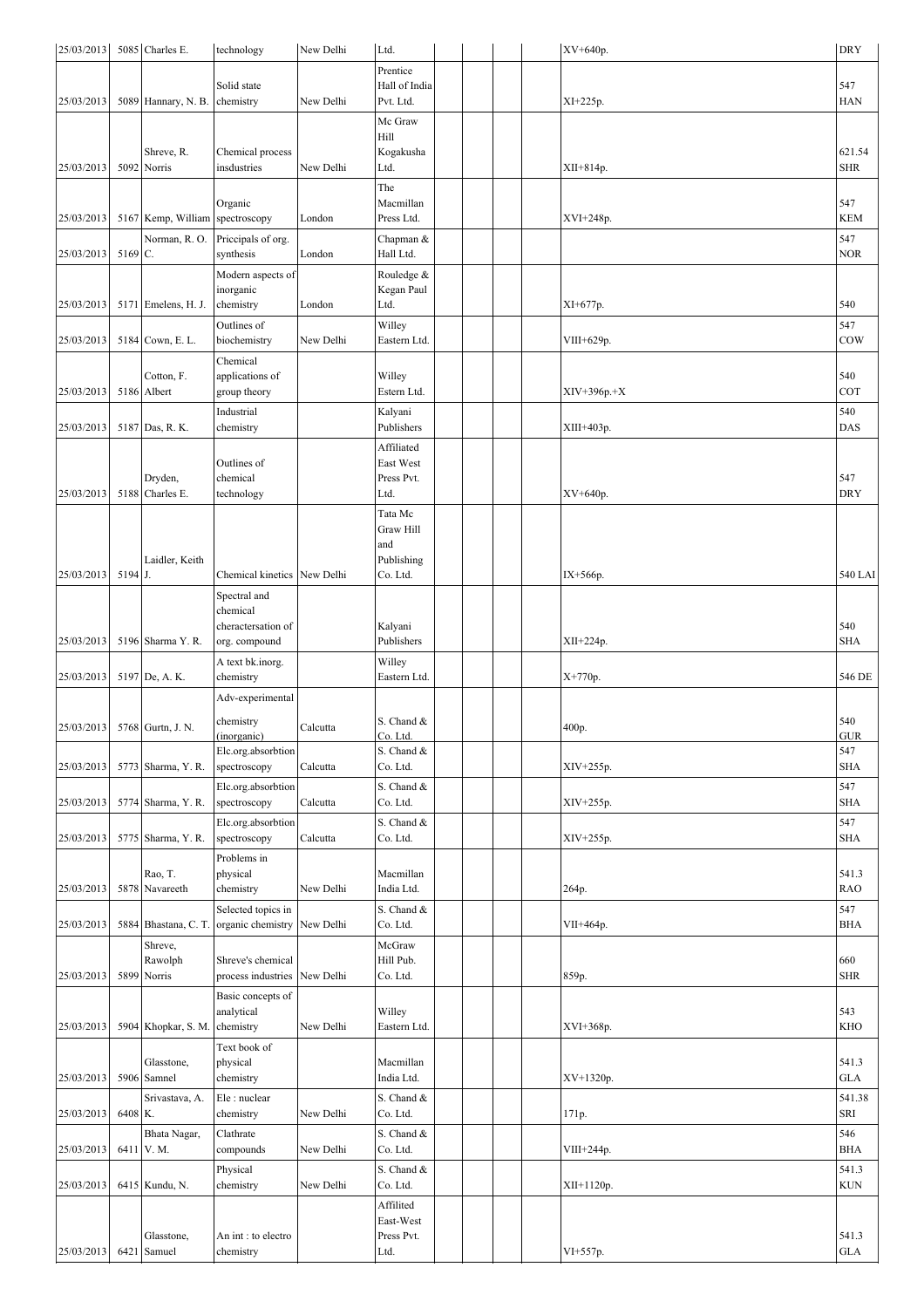|            |         |                             |                                |               | English                     |  |  |                      |                      |
|------------|---------|-----------------------------|--------------------------------|---------------|-----------------------------|--|--|----------------------|----------------------|
|            |         |                             |                                |               | Lang. Book                  |  |  |                      |                      |
| 25/03/2013 |         | 6424 Kneem, W. R.           | Chemistry                      |               | Society/<br>Longman         |  |  | XII+861p.            | 540<br><b>KNE</b>    |
|            |         |                             | Physical                       |               | Sarat Book                  |  |  |                      | 541.3                |
| 25/03/2013 |         | 6425 Rakshit, P. C.         | chemistry                      | Calcutta      | House                       |  |  | X+763p.              | <b>RAK</b>           |
|            |         |                             | Crystallography                |               |                             |  |  |                      |                      |
|            |         | Glasser, L. S.<br>6747 Deut | and its                        |               |                             |  |  |                      | 548<br><b>GLA</b>    |
| 25/03/2013 |         |                             | applications                   | London        | E. L. B. S.<br>E. L. B.     |  |  | VIII+224p.           |                      |
|            |         |                             |                                |               | S.The                       |  |  |                      |                      |
|            |         |                             |                                |               | Benjamin /                  |  |  |                      |                      |
|            |         |                             | Organic reaction               |               | Cummings                    |  |  |                      |                      |
| 25/03/2013 | 6748    | Breslow,<br>Ronald          | mechanisms: an<br>introduction | London        | Publishing<br>Co.           |  |  | XV+272p.             | 547<br><b>BRE</b>    |
|            |         |                             |                                |               |                             |  |  |                      |                      |
|            |         |                             |                                |               | W.B.                        |  |  |                      |                      |
| 25/03/2013 | 6749    | Purcell, Keith<br>${\rm F}$ | Inorganic<br>chemistry         | London        | Saunders<br>Company         |  |  | XVII+1116p.          | 546<br><b>PUR</b>    |
|            |         |                             | Inorganic                      |               |                             |  |  |                      |                      |
|            |         |                             | chemistry:                     |               |                             |  |  |                      |                      |
|            |         |                             | principles of                  |               | Harper                      |  |  |                      |                      |
| 25/03/2013 | 6750    | Huheey, James<br>Ε.         | structure and<br>reactivity    | London        | International<br>SI Edition |  |  | XVI+936+A-111, I-9p. | 546<br>HUH           |
|            |         |                             | Reaction                       |               |                             |  |  |                      |                      |
|            |         | Mukherjee                   | mechanism in                   |               | Macmillan                   |  |  |                      | 547                  |
| 25/03/2013 |         | 6761 Singh                  | org. chemistry                 | Delhi         | India Ltd.                  |  |  | XI+551p.             | <b>MUK</b>           |
|            |         |                             |                                |               | S. Chand &                  |  |  |                      |                      |
|            |         |                             | Modern inorganic               |               | Co. Pvt.                    |  |  |                      | 546                  |
| 25/03/2013 |         | 7150 Madan, R. D.           | chemistry                      | Calcutta      | Ltd.                        |  |  | 1566p.               | <b>MAD</b>           |
|            |         |                             | Modern inorganic               |               | S. Chand &<br>Co. Pvt.      |  |  |                      | 546                  |
| 25/03/2013 |         | 7151 Madan, R. D.           | chemistry                      | Calcutta      | Ltd.                        |  |  | 1566p.               | <b>MAD</b>           |
|            |         |                             |                                |               | Affilated                   |  |  |                      |                      |
|            |         | Glasstone,                  | An introd. to                  |               | East-West                   |  |  |                      | 541.37               |
| 25/03/2013 | 7184    | Smuel                       | electro-chemistry              | Calcutta      | Press                       |  |  | 555p.                | GLA                  |
|            |         |                             | Adv. organic                   |               | Plenum                      |  |  |                      |                      |
| 25/03/2013 | 7400 A. | Carey, Francis              | chemistry (part-<br>B)         | New York      | Publishing<br>Corpration    |  |  | 650p.                | 547<br>CAR           |
|            |         |                             | A text book of                 |               |                             |  |  |                      |                      |
|            |         |                             | physical                       |               | Macmillan                   |  |  |                      | 541.3                |
| 25/03/2013 |         | 7403 Kapoor, K. L.          | chemistry                      | New Delhi     | India Ltd.                  |  |  | 448p.                | <b>KAP</b>           |
|            |         |                             | A text book of                 |               |                             |  |  |                      |                      |
| 25/03/2013 |         | 7405 Kapoor, K. L.          | physical<br>chemistry          | New Delhi     | Macmillan<br>India Ltd.     |  |  | 775p.                | 541.3<br><b>KAP</b>  |
|            |         |                             | Physical                       |               |                             |  |  |                      |                      |
|            |         |                             | chemistry through              |               | Wiley                       |  |  |                      | 541.3                |
| 25/03/2013 |         | 7409 Dogra, S. K.           | problems                       | New Delhi     | Eastern Ltd.                |  |  | 674p.                | $DOG$                |
|            |         |                             | Fundamental                    |               | McGraw-                     |  |  |                      |                      |
|            |         |                             | concepts of inorg.             |               | Hill Book                   |  |  |                      |                      |
| 25/03/2013 |         | $7602$ Gilreath, E. S.      | chemistry                      |               | Company                     |  |  | 421p.                | 546 GIL              |
|            |         |                             | Inorganic<br>chemistry: a      |               | John Willey                 |  |  |                      |                      |
|            |         | Moeller,                    | modern                         |               | $&$ Sons N.                 |  |  |                      | 546                  |
| 25/03/2013 |         | 7603 Therald                | introduction                   | U.S.A.        | Υ.                          |  |  | 846p.                | <b>MOE</b>           |
|            |         |                             | Adv. inorganic                 |               |                             |  |  |                      |                      |
|            |         |                             | chemistry, a<br>comprehensive  |               | John Willey<br>& Sons N.    |  |  |                      | 546                  |
| 25/03/2013 |         | 7604 Cotton, F. A.          | text                           | <b>U.S.A.</b> | Y.                          |  |  | 1396p.               | COT                  |
|            |         |                             | A text book of                 |               | Macmillan                   |  |  |                      | 541.3                |
| 25/03/2013 |         | 7607 Kapoor, K. L.          | physical chem.                 | Delhi         | India Ltd.                  |  |  | 428p.                | <b>KAP</b>           |
|            |         |                             | A text book of                 |               | Macmillan                   |  |  |                      | 541.3                |
| 25/03/2013 |         | 7609 Kapoor, K. L.          | physical chem.                 | Delhi         | India Ltd.                  |  |  | 574p.                | <b>KAP</b>           |
|            |         |                             |                                |               | Tata                        |  |  |                      |                      |
|            |         |                             |                                |               | McGraw                      |  |  |                      |                      |
|            |         |                             | Introductory                   |               | Hill                        |  |  |                      |                      |
| 25/03/2013 |         | 7612 Chandra, A. K.         | quantum<br>chemistry           | New Delhi     | Publishing<br>Co. Ltd.      |  |  | 286p.                | 541.28<br><b>CHA</b> |
|            |         |                             |                                |               | Science                     |  |  |                      |                      |
|            |         |                             | Organic reactions              |               | Book                        |  |  |                      | 547                  |
| 25/03/2013 |         | 7616 Sarkar, P. B.          | mechanism                      | Calcutta      | Agency                      |  |  | 302p.                | <b>SAR</b>           |
|            |         |                             | Analytical                     |               |                             |  |  |                      |                      |
|            |         |                             | matham in                      |               | $V$ olyoni                  |  |  |                      | 512                  |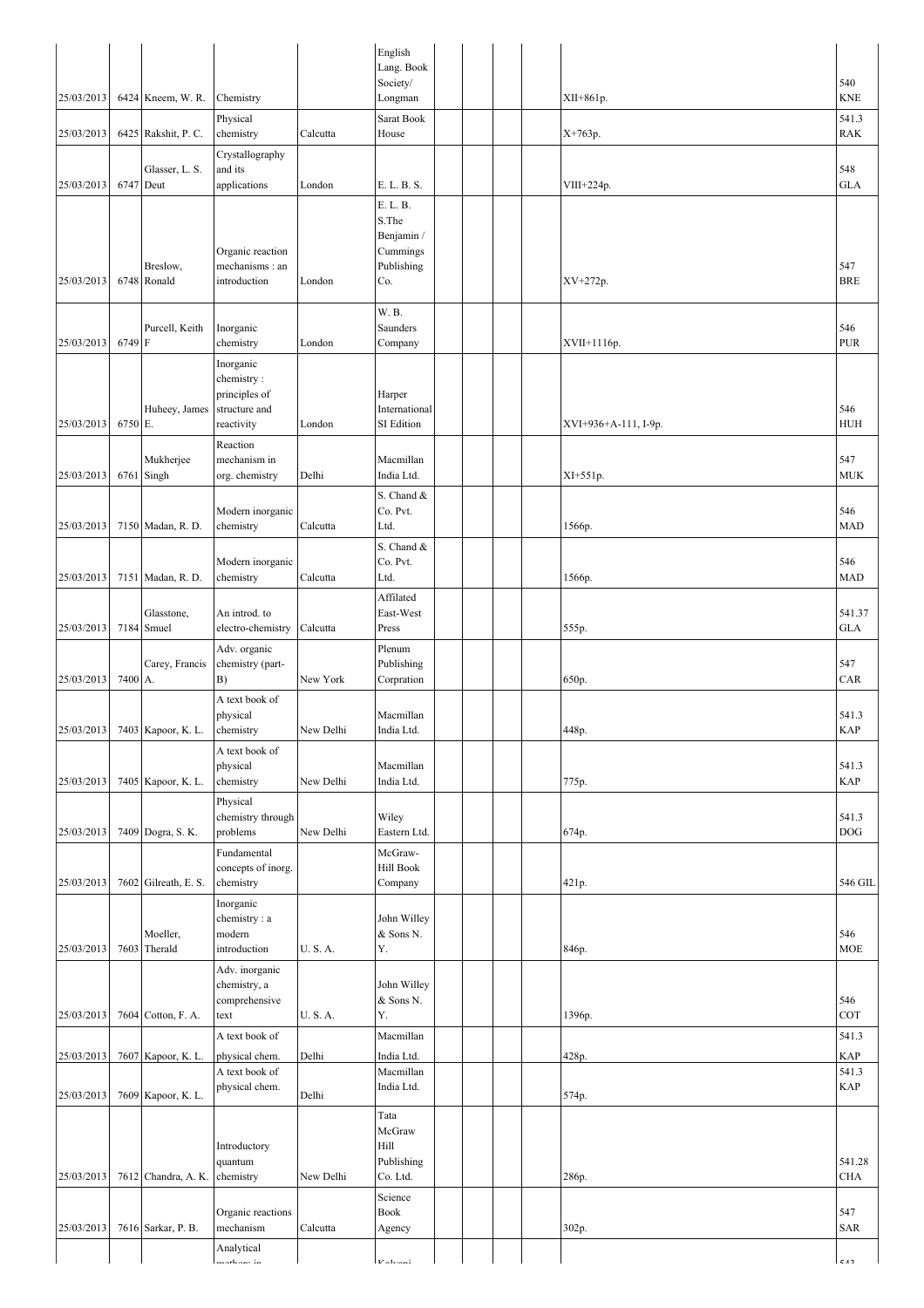|            |         |                     | memors in                            |                | Naryani                  |      |  |                   | <b>J4J</b> |
|------------|---------|---------------------|--------------------------------------|----------------|--------------------------|------|--|-------------------|------------|
| 25/03/2013 |         | 7628 Sharma, Y. R.  | chemistry                            | Ludhiana       | Publishers               |      |  | 195p.             | <b>SHA</b> |
|            |         | Srivastava, V.      | Introduction to                      |                | S. Chand &               |      |  |                   | 543.8      |
| 25/03/2013 | 7637 K. |                     | chromatography                       | Calcutta       | Co.                      | 1985 |  | 144p.             | SRI        |
|            |         |                     |                                      |                |                          |      |  |                   |            |
|            |         |                     | Practical                            |                | S. Chand &               |      |  |                   | 541.3      |
| 25/03/2013 |         | 7642 Giri, Bajpai   | chemistry                            | Calcutta       | Co.                      |      |  | 380p.             | <b>GIR</b> |
|            |         |                     |                                      |                | Tata                     |      |  |                   |            |
|            |         |                     |                                      |                | McGraw-                  |      |  |                   |            |
|            |         |                     |                                      |                | Hill                     |      |  |                   |            |
|            |         |                     | Organic reaction                     |                | Publishing               |      |  |                   | 547        |
| 25/03/2013 |         | 7650 Bansal, Raj K. | mechanism                            | New Delhi      | Co. Ltd.                 |      |  | 492p.             | <b>BAN</b> |
|            |         |                     |                                      |                |                          |      |  |                   |            |
|            |         | Cotton, F.          | Basic inorganic                      |                | John Willey              |      |  |                   | 546        |
| 25/03/2013 |         | 8163 Albert         | chemistry                            | New York       | & Sons.                  |      |  | 708p.             | COT        |
|            |         |                     | Adv. inorg.                          |                | John Willey              |      |  |                   | 546        |
| 25/03/2013 |         | 8164 Cotton         | chemistry                            | New York       | & Sons.                  |      |  | 1455p.            | COT        |
|            |         |                     |                                      |                |                          |      |  |                   |            |
|            |         |                     |                                      |                | Van                      |      |  |                   |            |
|            |         |                     |                                      |                | Nostrand                 |      |  |                   |            |
|            |         |                     | Concise chemical                     |                | Reinhold                 |      |  |                   | 540        |
| 25/03/2013 |         | 8167 Warn, J. R.    | thermodynamics                       | <b>U.K.</b>    | Co. Ltd.                 |      |  | 133p.             | <b>WAR</b> |
|            |         |                     | Text book of                         |                |                          |      |  |                   |            |
|            |         |                     | prac. org.                           |                | Longman                  |      |  |                   | 547        |
| 25/03/2013 |         | 8168 Vogel          |                                      | England        | Group Ltd.               |      |  | 1371p.            | <b>VOG</b> |
|            |         |                     | chemistry                            |                |                          |      |  |                   |            |
|            |         |                     |                                      |                | Affiliated               |      |  |                   |            |
|            |         |                     |                                      |                | East-West                |      |  |                   |            |
|            |         | Glasstone,          | Themodynamics                        |                | Press Pvt.               |      |  |                   | 541.369    |
| 25/03/2013 |         | 8198 Samuel         | for chemists                         | New Delhi      | Ltd.                     |      |  | 522p.             | <b>GLA</b> |
|            |         |                     |                                      |                | S. Chand &               |      |  |                   |            |
|            |         |                     |                                      |                | Co. Pvt.                 |      |  |                   | 547        |
| 25/03/2013 |         | 8200 Malik, Juli    | Selected topics in<br>org. chemistry |                | Ltd.                     |      |  | 636p.             | <b>MAL</b> |
|            |         |                     |                                      |                |                          |      |  |                   |            |
|            |         |                     | Essentials of                        |                | Wiley                    |      |  |                   | 541.38     |
| 25/03/2013 |         | 8201 Arnikar, H. J. | nuclear chemistry                    | Calcutta       | Eastern Ltd.             |      |  | 343p.             | <b>ARN</b> |
|            |         |                     |                                      |                | Vikas                    |      |  |                   |            |
|            |         | Tewari,             |                                      |                | Publishing               |      |  |                   | 546        |
|            |         |                     |                                      |                |                          |      |  |                   |            |
| 25/03/2013 | 8643    | Vishnoi             | Org. ehemistry                       | New Delhi      | House                    |      |  | 1394 <sub>p</sub> | <b>TEW</b> |
|            |         |                     | Elements of                          |                |                          |      |  |                   |            |
|            |         |                     | industrial                           |                | Kalyani                  |      |  |                   | 660        |
| 25/03/2013 |         | 8644 Mohapatra, G.  | chemistry                            | New Delhi      | Publishers               |      |  | 196p.             | <b>MOH</b> |
|            |         |                     |                                      |                |                          |      |  |                   |            |
|            |         |                     |                                      |                |                          |      |  |                   |            |
|            |         |                     | J. b. of polymer                     |                | Kalyani                  |      |  |                   | 547.7      |
| 25/03/2013 |         | 8645 Nayak, P. L.   | science                              | New Delhi      | Publishers               |      |  | 164p.             | <b>NAY</b> |
|            |         |                     | A hand book of                       |                |                          |      |  |                   |            |
|            |         | Panigrahi, S.       | practical                            |                |                          |      |  |                   | 543        |
| 25/03/2013 | 8646 K. |                     | chemistry                            | Bhubaneswarpur |                          |      |  | 176p.             | PAN        |
|            |         |                     |                                      |                |                          |      |  |                   |            |
|            |         |                     |                                      |                | Prentice                 |      |  |                   |            |
|            |         | Ireland, Robert     |                                      |                | Hall of India            |      |  |                   |            |
| 25/03/2013 | 8803 E. |                     | Org. synthesis                       | New Delhi      | Pvt. Ltd.                |      |  | 147p.             | 547 IRE    |
|            |         |                     | The chemistry of                     |                | Prentice                 |      |  |                   |            |
|            |         | Gutsche, C.         | carbenyl                             |                | Hall of India            |      |  |                   | 547        |
| 25/03/2013 |         | 8806 David          | compounds                            | New Delhi      | Pvt. Ltd.                |      |  | 141p.             | <b>GUT</b> |
|            |         |                     |                                      |                |                          |      |  |                   |            |
|            |         |                     | The chemistry of                     |                | Prentice                 |      |  |                   |            |
|            |         | Gutsche, C.         | carbenyl                             |                | Hall of India            |      |  |                   | 547        |
| 25/03/2013 |         | 8807 David          | compounds                            | New Delhi      | Pvt. Ltd.                |      |  | 141p.             | <b>GUT</b> |
|            |         |                     | Systematic                           |                | Radha                    |      |  |                   |            |
|            |         |                     | qualitative                          |                | Publishing               |      |  |                   | 543.1      |
| 25/03/2013 |         | 8810 Middleton, H.  | organic analysis                     | Calcutta       | House                    |      |  | 280p.             | <b>MID</b> |
|            |         |                     |                                      |                | Radha                    |      |  |                   |            |
|            |         |                     | Systematic<br>qualitative            |                | Publishing               |      |  |                   | 543.1      |
| 25/03/2013 |         |                     |                                      | Calcutta       | House                    |      |  |                   | MID        |
|            |         | 8811 Middleton, H.  | organic analysis                     |                |                          |      |  | 280p.             |            |
|            |         |                     | Spectral &                           |                |                          |      |  |                   |            |
|            |         |                     | chemical                             |                |                          |      |  |                   |            |
|            |         |                     | characlerisation of                  |                | Kalyani                  |      |  |                   | 547        |
| 25/03/2013 |         | 8812 Sharma, J. R.  | org. compounds                       | New Delhi      | Publishers               |      |  | 224p.             | <b>SHA</b> |
|            |         | Malik, Juli &       | Selected jopics in                   |                | S. Chand &               |      |  |                   | 546        |
| 25/03/2013 |         | 8813 Maden          | inorg. chemistry                     | New Delhi      | Co. Ltd.                 |      |  | 638p.             | MAL        |
|            |         |                     |                                      |                |                          |      |  |                   |            |
|            |         | Castellan, G.       | Physical                             |                | Narosa Pub.              |      |  |                   | 543.1      |
| 25/03/2013 | 8818 W. |                     | chemistry                            | New Delhi      | House                    |      |  | 943p.+XXXXIX      | CAS        |
|            |         |                     |                                      |                | McGraw                   |      |  |                   |            |
|            |         | Jolly, William      | Mod. inorg.                          |                | Hill Book                |      |  |                   | 546        |
| 25/03/2013 | 8936 L. |                     | chemistry                            | New Delhi      | Co.                      |      |  | 610p.             | <b>JOL</b> |
|            |         |                     |                                      |                |                          |      |  |                   |            |
|            |         |                     |                                      |                | Pnentice                 |      |  |                   |            |
|            | 8937 J. | Moore, Water        | Basic physical                       | New Delhi      | Hall of India            |      |  |                   | 541.3      |
| 25/03/2013 |         |                     | chem.<br>Molonulor                   |                | Pvt. Ltd.<br>$D$ nantian |      |  | 711p.             | MOO        |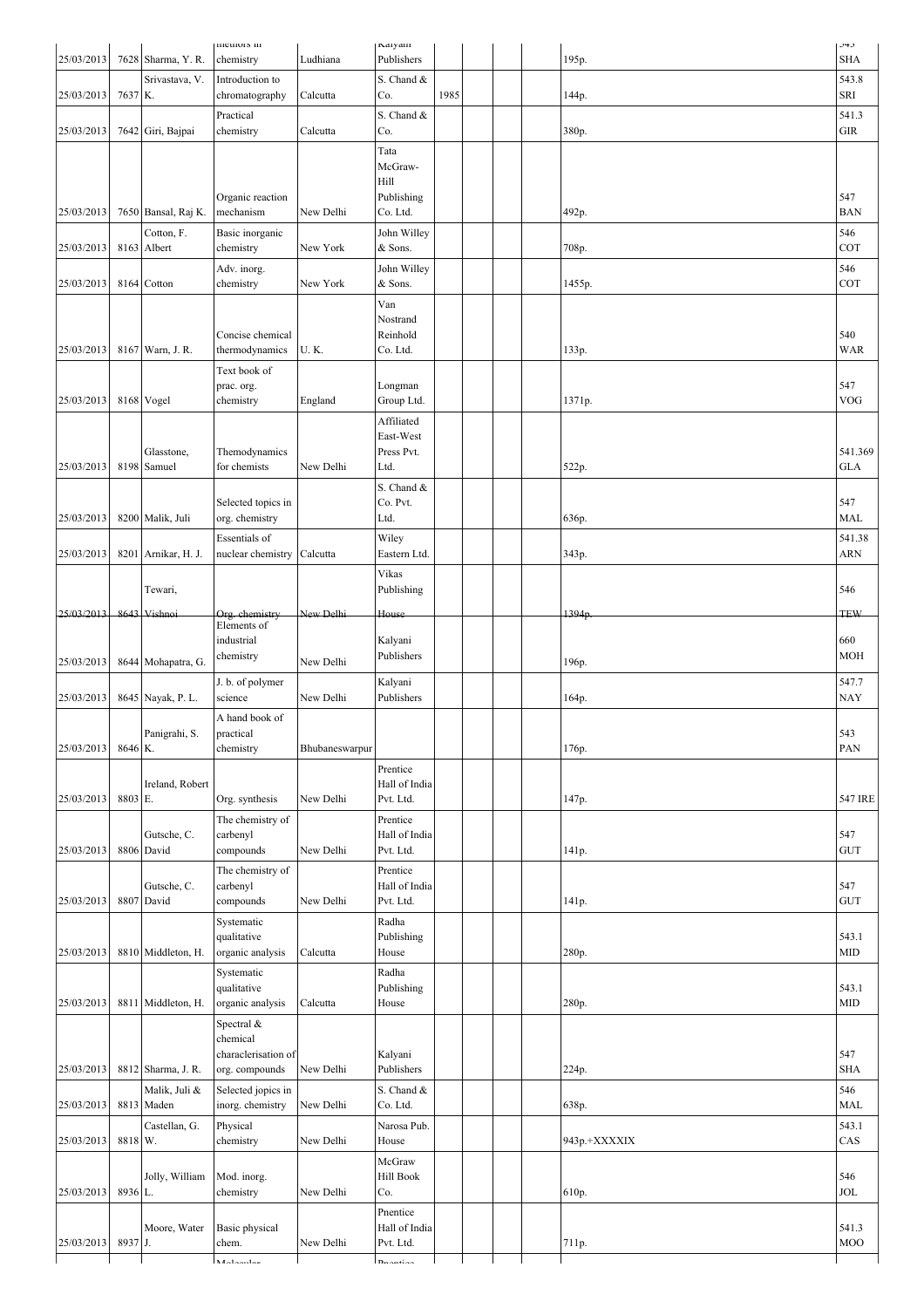|            |                    |                      | госсинаг                                |           | rnenuce                    |  |  |                 |                     |
|------------|--------------------|----------------------|-----------------------------------------|-----------|----------------------------|--|--|-----------------|---------------------|
| 25/03/2013 | 8938 H.            | Depuy, Charles       | reactions &<br>photochemistry           | New Delhi | Hall of India<br>Pvt. Ltd. |  |  | 150p.           | 541.3<br>DEP        |
|            |                    |                      | A text book of                          |           |                            |  |  |                 |                     |
| 25/03/2013 |                    | 8940 Negi, A. S.     | phy. chem.                              | New Delhi | Wiley<br>Eastern Ltd.      |  |  | 961p.           | 541.3<br><b>NEG</b> |
|            |                    |                      | Basic inorg.                            |           | Wiley                      |  |  |                 | 546                 |
| 25/03/2013 |                    | 8941 Cotton          | chem.                                   | New Delhi | Eastern Ltd.               |  |  | 579p.           | COT                 |
|            |                    |                      |                                         |           |                            |  |  |                 |                     |
| 25/03/2013 |                    | 8942 De, Anil Kr.    | The synthetic<br>elements               | New Delhi | Wiley<br>Eastern Ltd.      |  |  | 140p.           | 547 DE              |
|            |                    |                      | Concepts &                              |           | Oxford IBH                 |  |  |                 |                     |
|            |                    |                      | models of                               |           | Pub. Co.                   |  |  |                 | 546                 |
| 25/03/2013 | 8944 E.            | Douglas, Bodic       | inorg.chem.                             | Calcutta  | Pvt. Ltd.                  |  |  | 510p.           | <b>DOU</b>          |
|            |                    |                      |                                         |           | Oxford IBH                 |  |  |                 |                     |
|            |                    | Maron, Samual        | Principles of phy.                      |           | Pub. Co.                   |  |  |                 | 541.3               |
| 25/03/2013 | 8945 H.            |                      | chem.                                   | Calcutta  | Pvt. Ltd.                  |  |  | 886p.           | <b>MAR</b>          |
|            |                    |                      |                                         |           | Tata                       |  |  |                 |                     |
|            |                    |                      |                                         |           | McGraw                     |  |  |                 |                     |
| 25/03/2013 |                    | 8947 Chandra, A. K.  | Introductory<br>quantum. chem.          | New Delhi | Hill Pvt. Co.<br>Ltd.      |  |  |                 | 543<br><b>CHA</b>   |
|            |                    |                      |                                         |           |                            |  |  | 387p.           |                     |
|            |                    |                      | Theoretical                             |           | Tata<br>McGraw             |  |  |                 |                     |
|            |                    |                      | principles of                           |           | Hill Pvt. Co.              |  |  |                 | 546                 |
| 25/03/2013 |                    | 8949 Manku, G S.     | inorg. chem.                            |           | Ltd.                       |  |  | 563p.           | <b>MAN</b>          |
|            |                    |                      |                                         |           | ELBS/                      |  |  |                 | 541.3               |
| 25/03/2013 |                    | 8951 Atkins, P. W.   | Phy. chem.                              |           | O.U. P.                    |  |  | 857p.           | ATK                 |
|            |                    |                      | Mod. inorg.                             |           | ELBS/                      |  |  |                 |                     |
| 25/03/2013 |                    | 8952 Liptrot, G. F.  | chem.                                   |           | O.U.P.                     |  |  | 472p.           | 546 LIP             |
|            |                    | Anil Kumar           | Baislashik                              |           | W. B. S.                   |  |  |                 | 543                 |
| 25/03/2013 | 8959 Dey           |                      | rasayan                                 | Calcutta  | <b>Book Board</b>          |  |  | 363p.           | <b>DEY</b>          |
|            |                    | Kanailal             | Rasayanar                               |           | W. B. S.                   |  |  |                 | 540                 |
| 25/03/2013 |                    | 8960 Mukhopadhyay    | poribhasa                               | Calcutta  | <b>Book Board</b>          |  |  | $277p.+IV$      | <b>MUK</b>          |
| 25/03/2013 | 9410 <sub>N.</sub> | Greenwood, N.        | Chemistry of the<br>elements            |           | Pergomon<br>Press          |  |  | 1543p.          | 546<br><b>GRE</b>   |
|            |                    |                      |                                         |           | Affiliated                 |  |  |                 |                     |
|            |                    |                      |                                         |           | East - Wast                |  |  |                 |                     |
|            |                    | Glasstone,           | Thermodynamics                          |           | Press $(P)$                |  |  |                 | 541.369             |
| 25/03/2013 | 9411               | Sannel               | for the chemists                        |           | Ltd.                       |  |  | 522p.           | <b>GLA</b>          |
|            |                    |                      |                                         |           | Harper &                   |  |  |                 |                     |
|            |                    | Laidler, Keith       |                                         |           | Row                        |  |  |                 | 541.394             |
| 25/03/2013 | 9418 J.            |                      | Chemical kinetics New York              |           | Publishers                 |  |  | 531p.           | LAI                 |
| 25/03/2013 |                    | 9419 Finar, I. L.    | Organic                                 |           | <b>ELBS</b>                |  |  |                 | 547 FIN             |
|            |                    |                      | chemistry                               |           |                            |  |  | 942p.           |                     |
| 25/03/2013 |                    | 9420 Atkins, P. W.   | Physical<br>chemistry                   |           | <b>ELBS</b>                |  |  | 857p.           | 541.3<br>ATK        |
|            |                    |                      | Physical                                |           | Sarat Book                 |  |  |                 | 541.3               |
| 25/03/2013 |                    | 9421 Rakshit, P. C.  | chemistry                               | Kolkata   | House                      |  |  | 763p.           | <b>RAK</b>          |
|            |                    |                      | Applications of                         |           |                            |  |  |                 |                     |
|            |                    |                      | absorbtion                              |           |                            |  |  |                 |                     |
|            |                    |                      | spectroscopy of                         |           | Prentice                   |  |  |                 |                     |
|            |                    |                      | organic                                 |           | Hall of India              |  |  |                 | 547                 |
| 25/03/2013 |                    | 9422 Dyer, John R.   | compounds                               | New Delhi | (P) Ltd.                   |  |  | 147p.           | <b>DYE</b>          |
|            |                    |                      | Problems & their                        |           | Orient                     |  |  |                 |                     |
| 25/03/2013 |                    | 9423 Finar, I. L.    | solution in org.<br>compounds           | New Delhi | Longman<br>Ltd.            |  |  | 359p.           | 547 FIN             |
|            |                    | Chatwal,             | Synthetic org.                          |           | Himalaya                   |  |  |                 | 547                 |
| 25/03/2013 |                    | 9424 Gurdeep R.      | chemistry                               | New Delhi | Pub. House                 |  |  | $332+456+186p.$ | <b>CHA</b>          |
|            |                    |                      | Reaction                                |           |                            |  |  |                 |                     |
|            |                    |                      | mechanism and                           |           |                            |  |  |                 |                     |
|            |                    |                      | reagents in org.                        |           | Himalaya                   |  |  |                 | 547                 |
| 25/03/2013 |                    | 9426 Chatwal, G. R.  | chemistry                               | New Delhi | Pub. House                 |  |  | 999p.           | <b>CHA</b>          |
|            |                    |                      | An introd. to<br>chemical               |           | Vikas Pub.<br>House (P)    |  |  |                 | 541.369             |
| 25/03/2013 |                    | 9427 Rastogi, R. P.  | thermodynamics                          | New Delhi | Ltd.                       |  |  | 496p.           | <b>RAS</b>          |
|            |                    |                      |                                         |           | Affiliated                 |  |  |                 |                     |
|            |                    |                      |                                         |           | East West                  |  |  |                 |                     |
|            |                    |                      | Experiments in                          |           | Press $(P)$                |  |  |                 | 543                 |
| 25/03/2013 |                    | 9428 Rao, C. N. R.   | gen. chem.                              | New Delhi | Ltd.                       |  |  | 265p.           | <b>RAO</b>          |
|            |                    |                      | Study guide to                          |           | Prentice<br>Hall of India  |  |  |                 | 547                 |
| 25/03/2013 |                    | 9433 Morrison, R. T. | org. chem.                              | New Delhi | (P) Ltd.                   |  |  | 801p.           | <b>MOR</b>          |
|            |                    |                      | Theoretical                             |           | TMH                        |  |  |                 |                     |
|            |                    |                      | $\mathcal{A}=\mathcal{A}+\mathcal{A}$ . |           | د د ده پ                   |  |  |                 |                     |